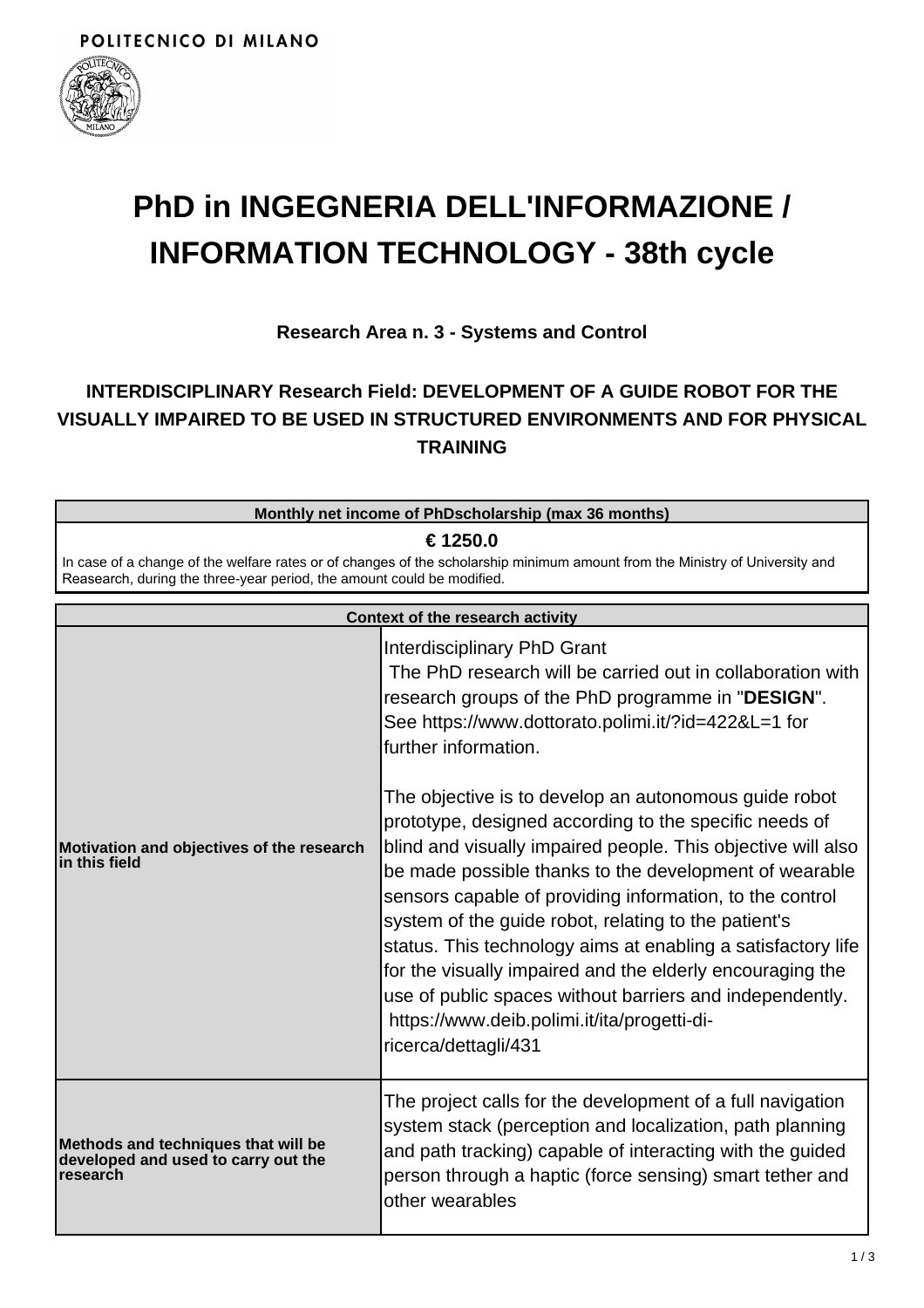

| <b>Educational objectives</b>            | The PhD candidate will develop the engineering skills<br>required to design the autonomous navigation stack<br>(algorithm design and implementation) as well as the<br>Human Machine Interface aspects related to the well<br>being of the user. |
|------------------------------------------|--------------------------------------------------------------------------------------------------------------------------------------------------------------------------------------------------------------------------------------------------|
| Job opportunities                        | The successful completion of the PhD programme will<br>prepare the candidate to work as a developer of<br>autonomous navigation systems both for the service<br>robotics and automotive industries.                                              |
| <b>Composition of the research group</b> | 1 Full Professors<br>2 Associated Professors<br>0 Assistant Professors<br>3 PhD Students                                                                                                                                                         |
| Name of the research directors           | Matteo Corno, Giuseppe Andreoni, Marcello Farina                                                                                                                                                                                                 |

**Contacts**

http://www.tedh.polimi.it/

https://www.move.deib.polimi.it/

Prof Corno 02-2399-4037 Prof. Andreoni 02 2399 8881

| Additional support - Financial aid per PhD student per year (gross amount) |                                                                   |                         |                         |  |
|----------------------------------------------------------------------------|-------------------------------------------------------------------|-------------------------|-------------------------|--|
| <b>Housing - Foreign Students</b>                                          | 1st year                                                          | 2nd year                | 3rd year                |  |
|                                                                            | $1500.0 \in$<br>per student                                       | 1000.0 €<br>per student | 1000.0 €<br>per student |  |
|                                                                            | max number of financial aid available: 2, given in order of merit |                         |                         |  |
| Housing - Out-of-town residents<br>(more than 80Km out of Milano)          |                                                                   | $- -$                   |                         |  |

| Scholarship Increase for a period abroad |          |  |  |
|------------------------------------------|----------|--|--|
| <b>Amount monthly</b>                    | I625.0 € |  |  |
| By number of months                      | ۱۴       |  |  |

**Additional information: educational activity, teaching assistantship, computer availability, desk availability, any other information**

This programme is designed to closely interact with the ongoing Polisocial award BUDD-e (Blindassistive aUtonomous Droid Device)

https://www.deib.polimi.it/ita/progetti-di-ricerca/dettagli/431